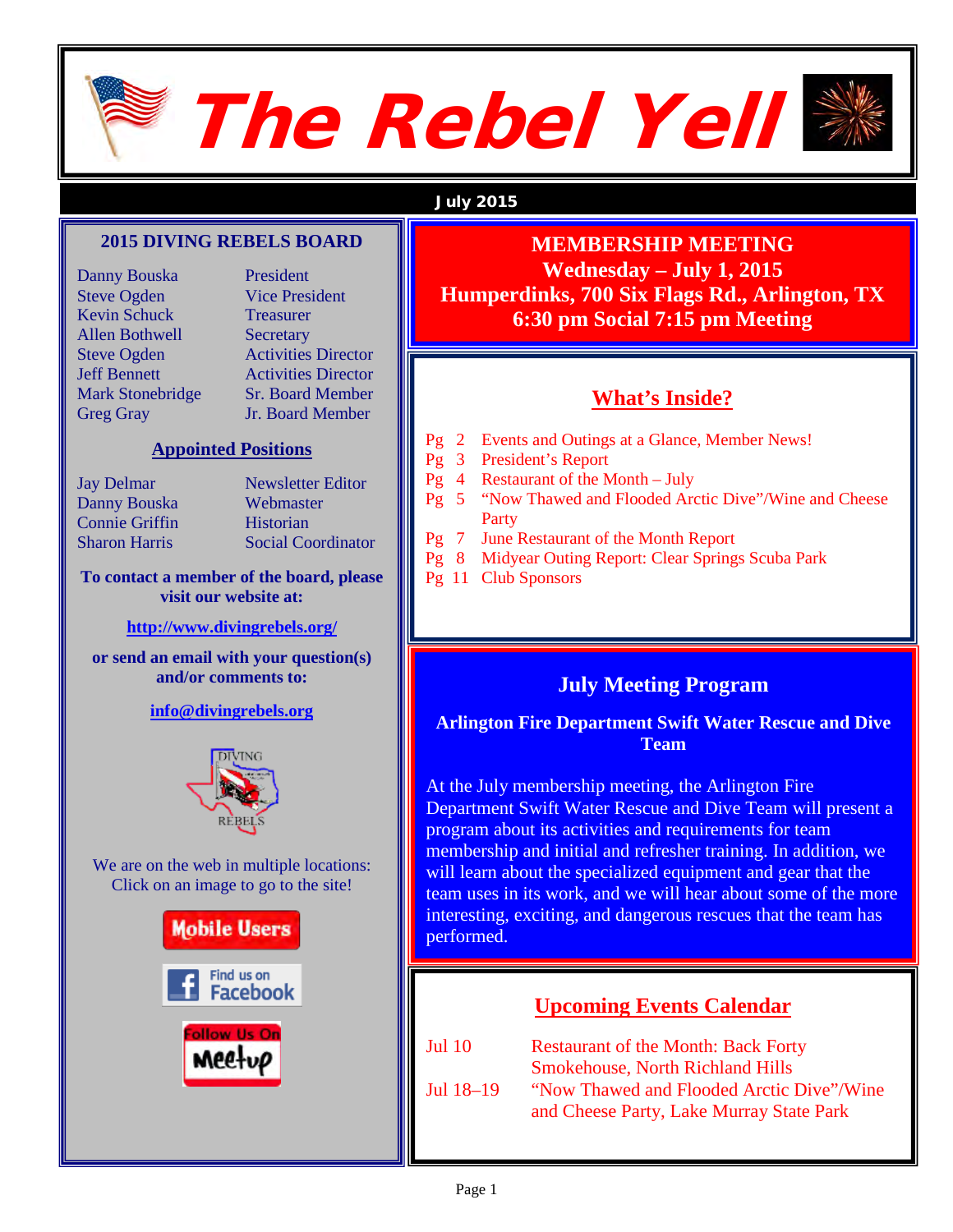### **Rebels Spotlight**



#### **Let's all welcome Darrell Barabash to the Diving Rebels Scuba Club!**

Darrell joined the club in March. A new diver certified last summer, he has been active in his new sport and has already completed the DAN Diving Emergency Management Provider course. According to Darrell, the course "opened my eyes to many more aspects of scuba diving and provided me more skills that hopefully make me a better buddy." He also needs just one more dive to complete his Advanced Open Water Diver certification and the open water dives to complete his Rescue Diver certification.

Darrell hopes to participate in upcoming Diving Rebels activities and diving outings and is looking for fellow Diving Rebels to buddy with.

**We're happy to have you join us, Darrell, and look forward to many years of diving together!!**

#### **Birthdays**



Jul 01 Heather Perez Jul 03 George Bartulevicz Jul 05 Kelly Gray Jul 09 Jeff Nelson Jul 15 John Richerson Jul 16 Kevin Schuck<br>Jul 25 Jim Kirchhoff Jim Kirchhoff

#### **Anniversaries**



Jul 30 Emily and Daniel McBride

Did we miss/make an error with your special date? If so, it's either not included or incorrect in our database.

Contact **Steve Ogden** to update/correct your information!

**Renew your club membership now . . . and don't forget to tell a friend about the Diving Rebels! Invite them to a membership meeting or a club outing—guests are always welcome!**



## **2015 Membership Renewals**

As long-time members of the club know, continued membership in the Diving Rebels Scuba Club offers a number of significant advantages; see<http://www.divingrebels.org/index.php/info/benefits.html> for a list of some of the benefits that club members receive.

The following table outlines the schedule and payments for Diving Rebels Scuba Club membership dues.

|                               | <b>Single Diver –</b><br><b>Regular</b><br><b>Member</b> | Fee       | <b>Initiation</b> Each Additional Diver - Family<br><b>Member in Same Household</b> | Nondiving/<br><b>Nonvoting</b> |
|-------------------------------|----------------------------------------------------------|-----------|-------------------------------------------------------------------------------------|--------------------------------|
| <b>Renew July 1 and Later</b> | \$12.50                                                  | $$15.00*$ | \$7.50                                                                              | \$5.00                         |

If you cannot pay your club dues at a monthly membership meeting, remember that Chase Quick Pay is always an option. For more details on Chase Quick Pay, please refer to the April 2015 issue of *The Rebel Yell* on the Diving Rebels website, or contact Kevin Schuck at [treasurer@divingrebels.org](mailto:treasurer@divingrebels.org) for a mailing address.

\* The initiation fee is per diving member and includes a club t-shirt.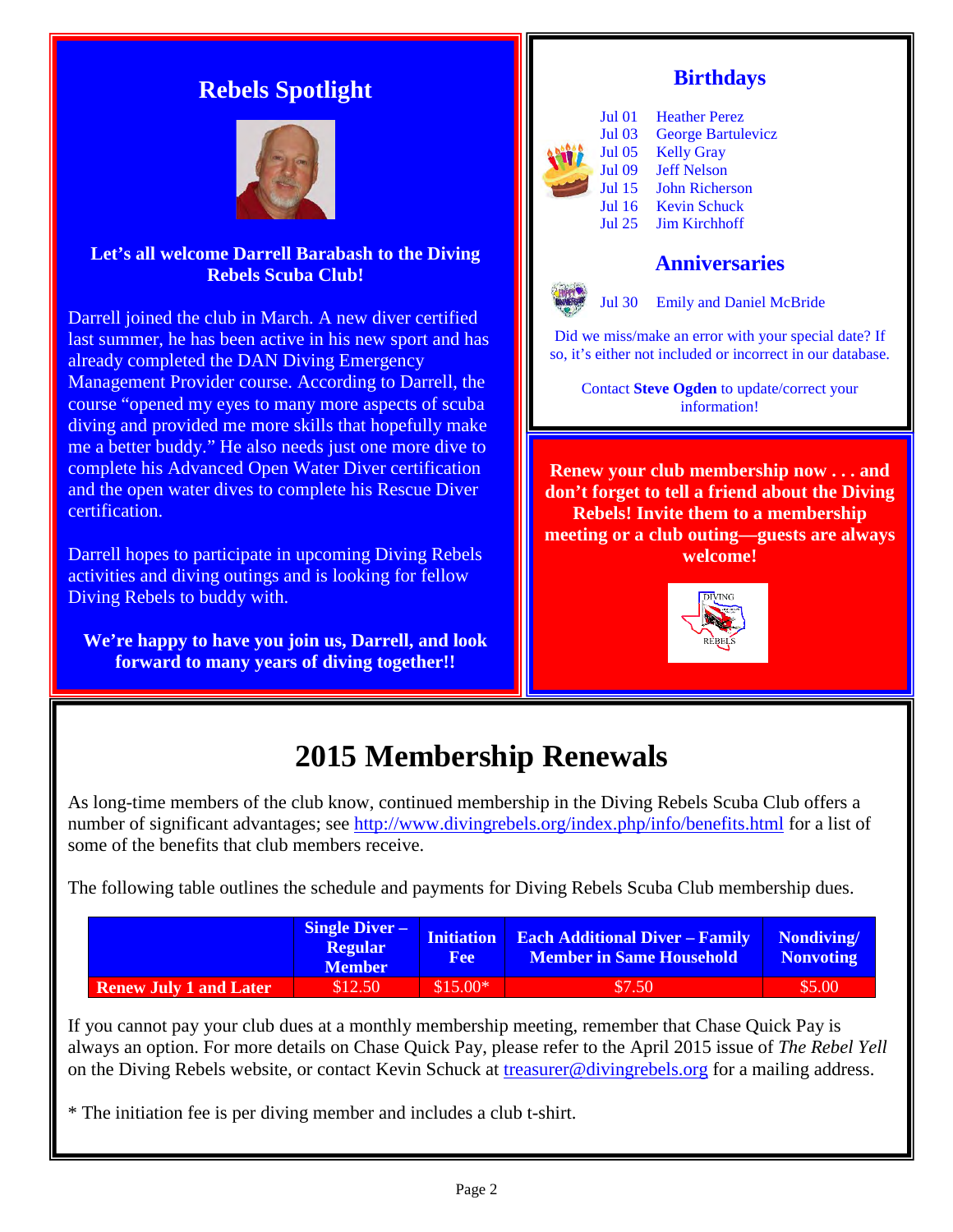

# **President's Report**



Hi everyone!

**SUCCESS!** The Diving Rebels Scuba Club's midyear outing at Clear Springs Scuba Park went off without a hitch! See the article in this issue of *The Rebel Yell* for details on the outing. It was nice to see an outing finally become a reality after all the weather-related cancellations we had during the first half of 2015—so this was the start to a better second half of the year!

Mark your calendars for the upcoming events in 2015. Hopefully, the third time will be the charm for the "Now Thawed and Flooded Arctic Dive"/Wine and Cheese Party coming up this month. We are still finalizing plans for August and September, while October will bring the annual Underwater Pumpkin Carving Contest at The Blue Lagoon in Huntsville. Watch this and future editions of the club newsletter for information about these events.

Nominations for Diving Rebels Scuba Club Board of Directors will take place at the October membership meeting. I know that's four months away, but that gives you plenty of time to start thinking about how **you** or someone you know can serve the club in a position on the Board of Directors. The board serves a crucial part in scheduling the year's outings, securing speakers for the monthly meetings, producing *The Rebel Yell,* and planning such events as the Chinese auction, midyear outing, and Christmas party. We have 80+ members as of this edition of the newsletter, so we need people to take an active part on the board and in coordinating outings and events.

Speaking of coordinating outings, we need someone to coordinate outings in August and September. If you know a place where you would like the club to go for an outing, talk to **Steve Ogden** about the site, and he'll help you coordinate the outing. Don't be scared to coordinate an outing or volunteer to be a meal coordinator at an outing. Members of the board and other club members are always available to answer questions and provide guidance in coordinating an outing or a meal.

The Diving Rebels Scuba Club is **your** Club. Don't just sit on the sidelines—be an active member, and pitch in to make our outings and events even better than they already are!

Keep blowing bubbles!

Danny Bouska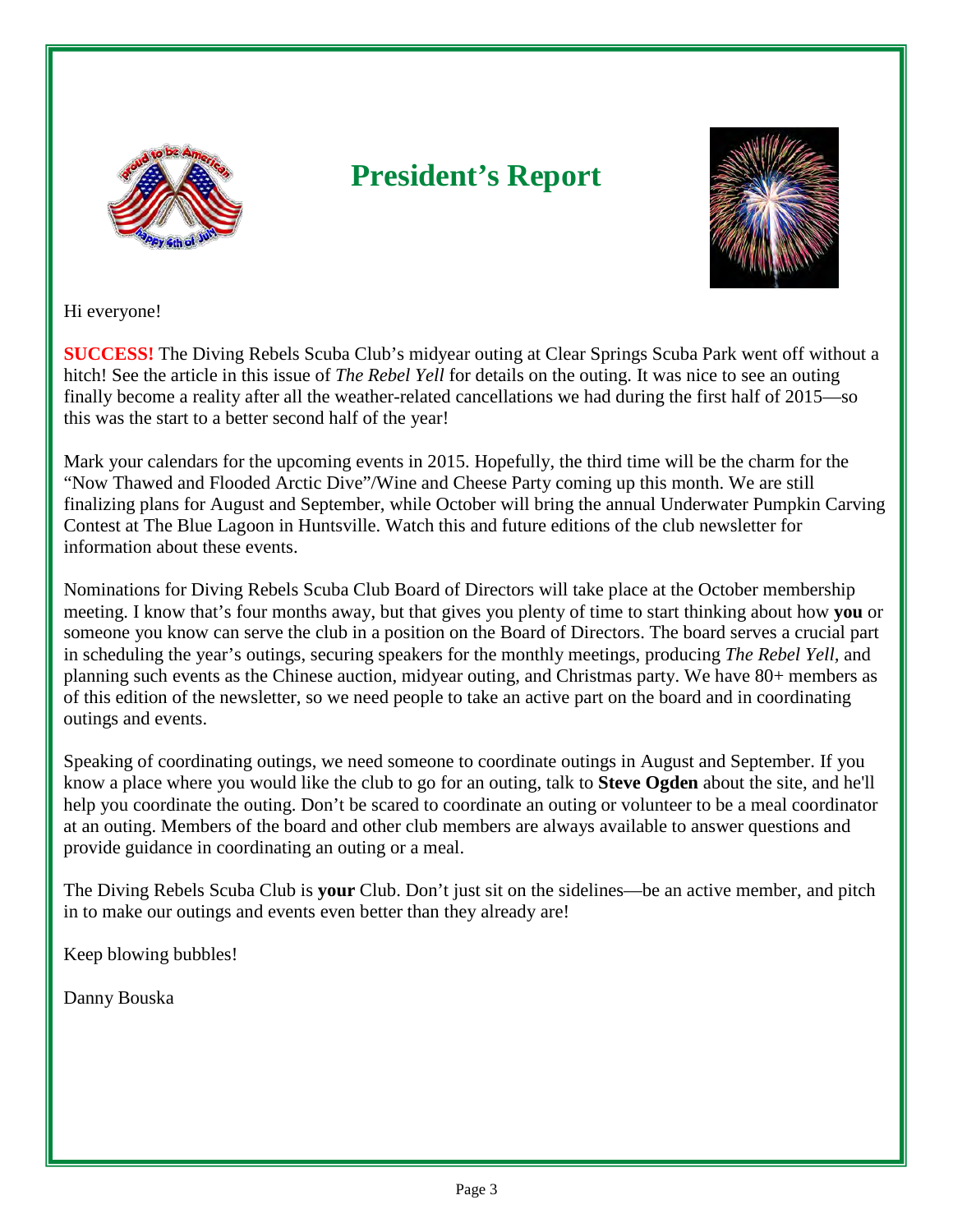## **Restaurant of the Month July**



| <b>Back Forty Smokehouse</b>                  |
|-----------------------------------------------|
| 8021 Main St., North Richland Hills, TX 76182 |
| Friday, July 10, 2015, 7:00 pm                |
| $(817)$ 428-2225                              |
| http://www.backfortysmokehouse.com            |
| Sharon Harris at social@divingrebels.org      |
|                                               |

Happy birthday USA!! What is more American than some tasty BBQ?? And better yet, BBQ with live music on the patio!!!

Come join your fellow Diving Rebels at the **Back Forty Smokehouse in North Richland Hills on Friday, July 10, at 7:00 pm** for an evening of good food, conversation, and music.







**Please RSVP no later than July 9 at 5:00 pm** so that we can plan for space for everyone wanting to join the festivities. You can email your reservation information, including the number of people attending, to me at [social@divingrebels.org;](mailto:social@divingrebels.org) text the information to me at (972) 841-0000; or let me know at the July membership meeting that you're planning to join us at the Back Forty Smokehouse.

Remember that Restaurant of the Month activities aren't subsidized by club funds, so don't forget to bring your wallets!

Thank you, and we look forward to seeing you in July to enjoy some tasty ribs and listen to some music!

Sharon Harris Social Coordinator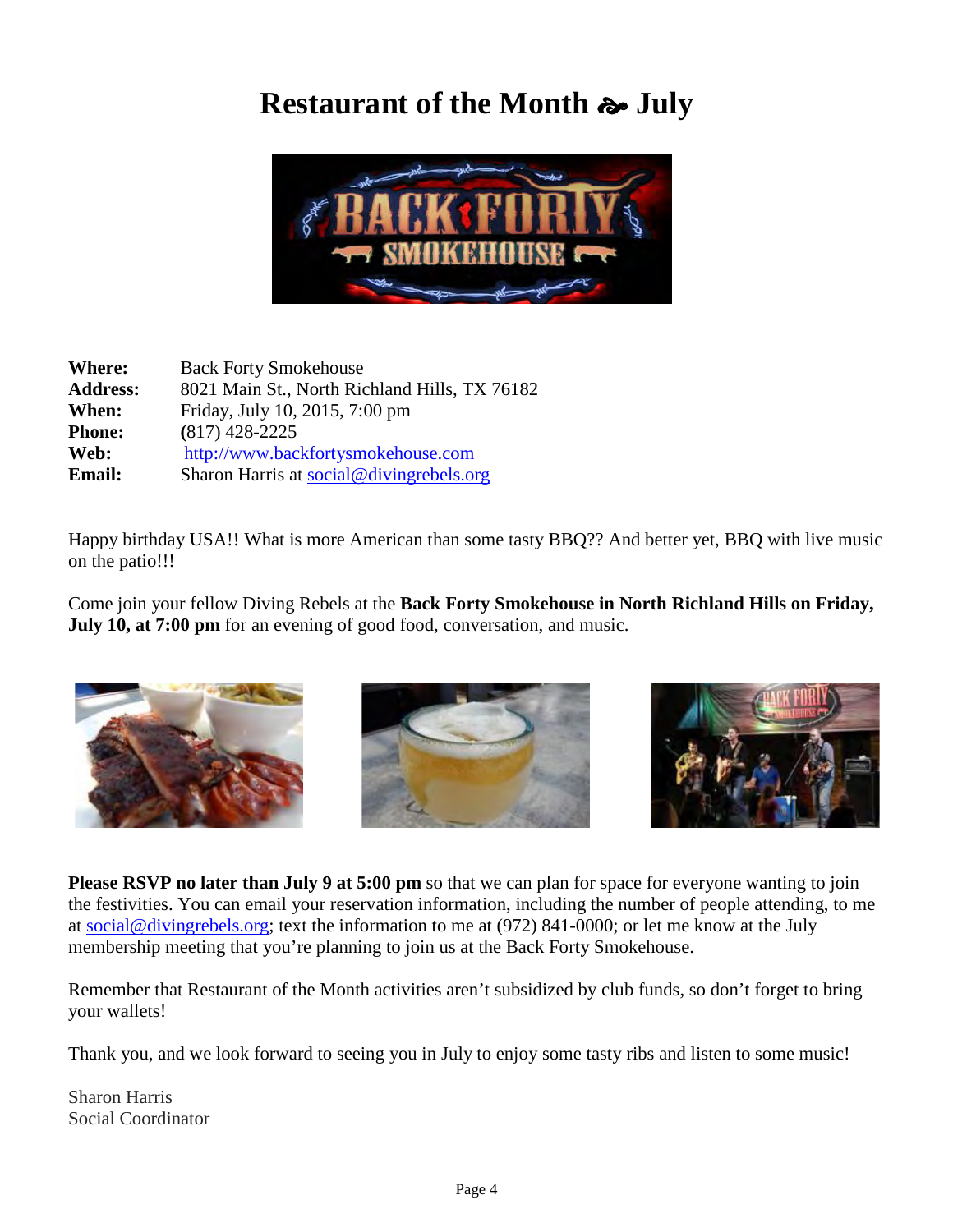

# **"Now Thawed and Flooded Arctic Dive"/ Wine and Cheese Party Steve Ogden**



The Diving Rebels will join with the Scubadillos and any other interested divers and nondivers for the twicerescheduled annual "Now Thawed and Flooded Arctic Dive"/Wine and Cheese Party on **July 18 and 19** at the **Marietta Landing campground area** at **Lake Murray State Park** about 24 miles north of the Texas border and 7 miles northeast of Marietta, OK.

We will have a number of activities associated with the outing, including summertime diving with water temperatures a whole lot more pleasant than what we would have experienced in February or even May. As in February/May, the diving will occur on an ad hoc basis with no scheduled times. Talk to those who you know will probably be diving, and plan your dive schedule.

Throughout the day on Saturday, we will have a silent auction during which participants can bid on that item that is missing from their dive gear inventory or that is needed for a backup. If you have gear that has been lying dormant in your garage or storage shed and you would like to have your dive club reap the revenue gained by the successful bid price of that gear, please consider donating it for the silent auction. We will note the club origin of the donor on each item, and that club will then receive the money generated by the sale. You can bring items that day, or, if you will not be able to attend the outing but would like to donate an item nonetheless, you can bring it to the July dive club meetings or contact me at (214) 641-6013 to make arrangements for the item to be picked up.

We will also have some great items in the auction provided by one or more dive shops and operations. Any unsold items will be rolled into the raffle drawing that we will hold in the evening, which will also provide some great diving-related treasures for the taking.

The Scubadillos are planning to have games with prizes beginning about 1:00 pm, so be sure to get to Lake Murray in time to participate in these activities.

We will also be having a special raffle for a 2-for-1 coupon to Utopia Dive Resort in Utila. Quite a few Diving Rebels and associated folks stayed at that resort last year and had a great time. Just before we arrived, the resort came under new ownership, and the owners have been engaged since then in upgrading their facilities.

This year, **Sharon Harris** will be coordinating the meal activities, which we will plan for about 5:00 pm. Continuing the great tradition established by **Elizabeth Neumann,** Sharon will provide the main dish of pulled pork, and the club will provide side dishes and dessert. To assist in meal planning and preparation, we are asking attendees who have not already done so to purchase tickets for the event (\$10 per ticket through July 11). After July 11 and at the event, tickets can be purchased for \$15 per ticket. Tickets will be available at the July club meetings, and you can also contact me. I'll hold tickets upon a firm commitment for attendance. **Note that tickets purchased for the events scheduled for February or May will be good for the July outing.** 

After dinner, we will start our wine and cheese contest. So scour your wine cellar or favorite liquor store to bring your best/worst red and white wines that will be judged by an erudite panel of vintner wannabes who will closely taste and scrutinize the entries for bouquet, flavor, clarity, and all such hoity-toity wine things. Also enter your favorite cheese in the cheese contest—no entries for worst cheese, please!! Gift certificates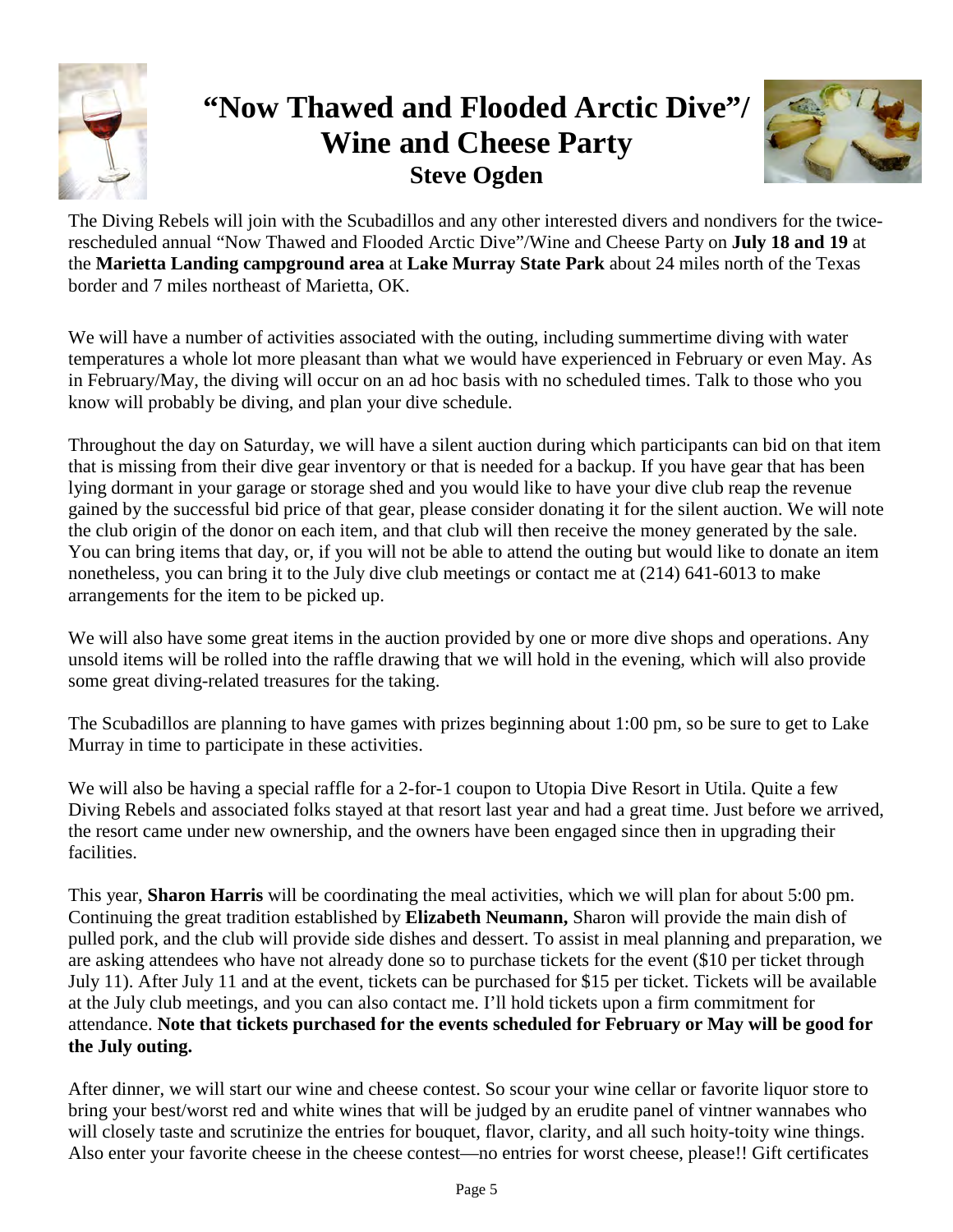will be provided for the winners. We need judges for the contest, so if you are not a contest participant or related to a contest participant and would like to judge the entries, please let me know.

Those wishing to spend the night at the park have several options. Rooms at the Lake Murray Lodge as well as cabins are available for rental. To reserve a cabin or room, call toll free (800) 257-0322 or direct line (580) 223-6600 (Lake Murray State Park [http://www.stateparks.com/lake\\_murray.html\)](http://www.stateparks.com/lake_murray.html). Trailer and tent camping is available on a first-come, first-served basis. The three maps below provide directions to Lake Murray and the Marietta Landing campground.



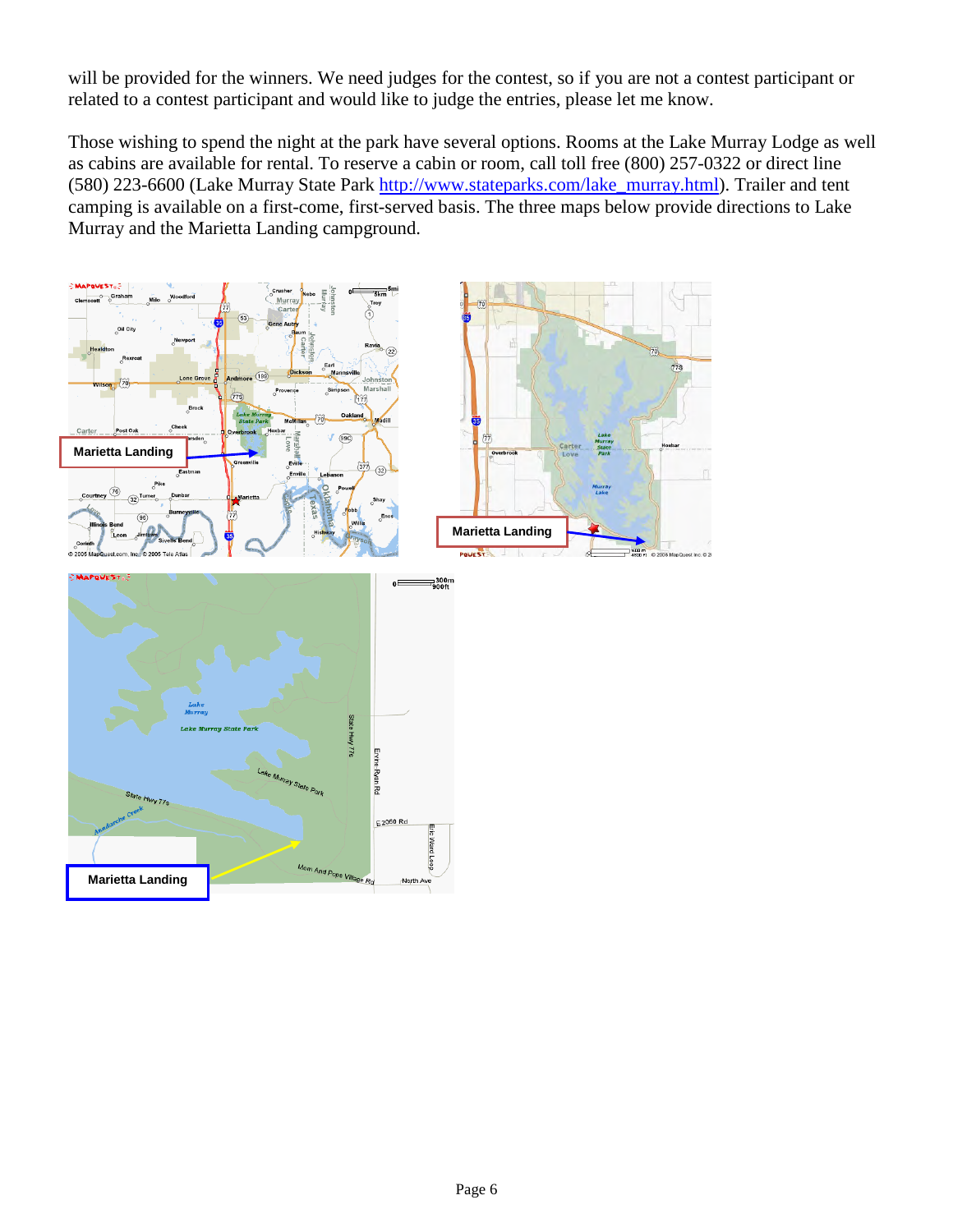## **June Restaurant of the Month Report Sharon Harris**



The Diving Rebels headed to Fort Worth on June 5 to enjoy some tasty Mediterranean cuisine at Casablanca. Ten people were able to join us for the evening, and everyone enjoyed a wonderful time of food and fellowship.

This quaint family-owned established offered an array of traditional Greek food as well as some unique combinations of varied Mediterranean options.

If you were unable to join us in June, make plans now to attend the July Restaurant of the Month outing at the Back Forty Smokehouse in North Richland Hills.







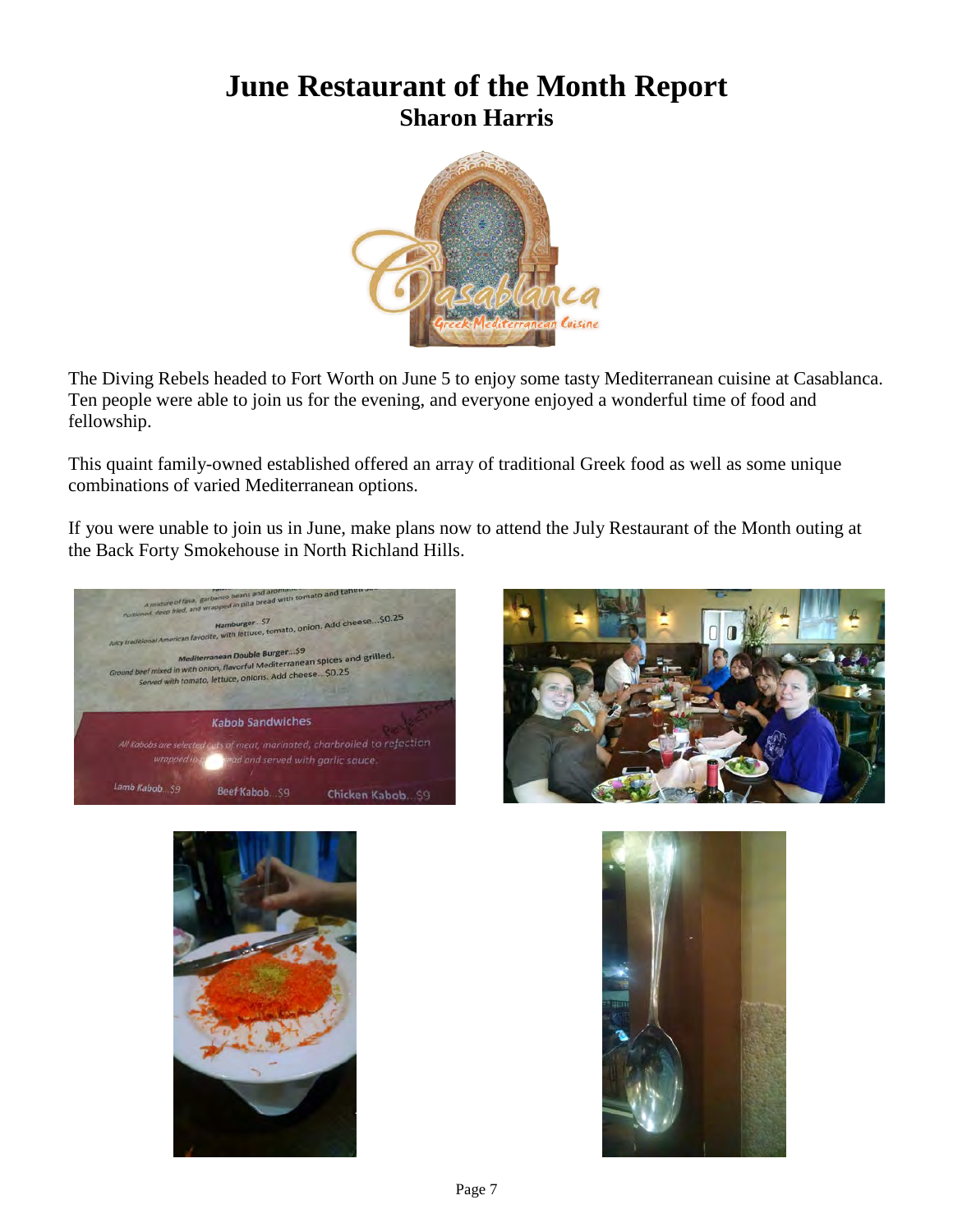## **Midyear Outing Report: Clear Springs Scuba Park Danny Bouska**

The Diving Rebels Scuba Club's midyear outing was held on June 13 under, **YES,** partly cloudy skies at Clear Springs Scuba Park (CSSP) in Terrell. After all the postponements and cancellations of earlier outings due to bad weather, the event was well attended, with 36 Diving Rebels, friends, and guests participating.

Special thanks go to **Jeffrey Bennett** and **Darrell Conger** for coming out on Friday and securing the two pavilions near the airplane for the outing. It was a perfect location, with ample parking and easy access to the water. There was also plenty of shade due to the multitude of pop-up canopies that were brought out, and a nice breeze made for a very pleasant day.

The water visibility wasn't great (around 8'), but that didn't keep us out of the water. A large proportion of those in attendance did at least one dive, and many did multiple dives throughout the day. The water temperature on the surface was a balmy 81°, with the first thermocline at 14' where the temperature dropped to 74°. At 18', the water temperature was 71°, and at 20', it dropped into the 60s. Needless to say, I didn't venture below about 19'!

The group dove, munched on snacks provided by the members, talked, and enjoyed a beautiful day. At 3:00 pm, we enjoyed a dinner catered by Soulman's Barbeque consisting of brisket, sausage, chicken, beans, coleslaw, potato salad, and all the fixings. There was enough food that no one who attended went hungry.

After dinner, we held a raffle that included a number of diving- and nondiving-related prizes. A special members-only raffle was held for a regulator, which was won by **Jim Magnuson.** Special thanks go to **Kevin Schuck** and **Mark Stonebridge** for handling raffle ticket sales.

After a day of diving, good food, and a fun raffle, those in attendance continued to talk and enjoy the beautiful weather until well into the evening. Thanks to everyone who helped to organize the midyear outing as well as to those who participated and for making it such a great day. It was wonderful to see everyone laughing and having a great time!

The following photos show the Diving Rebels enjoying themselves at CSSP!!





**A nice shaded spot at CSSP!**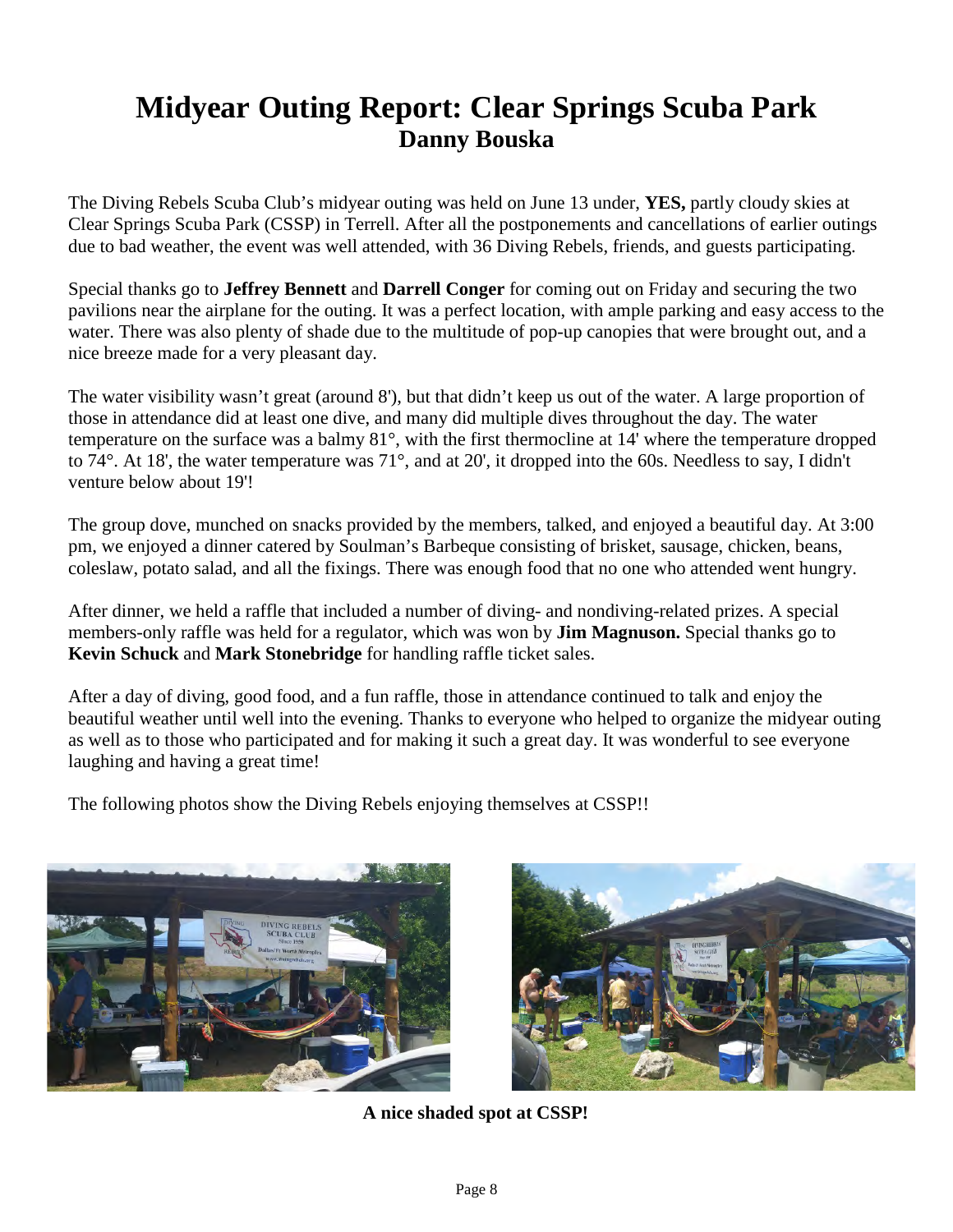



**Nothing like a little nap in the shade . . .**



**A beautiful sight at a beautiful site!! Time to eat!**







**Looks like plenty of good food!**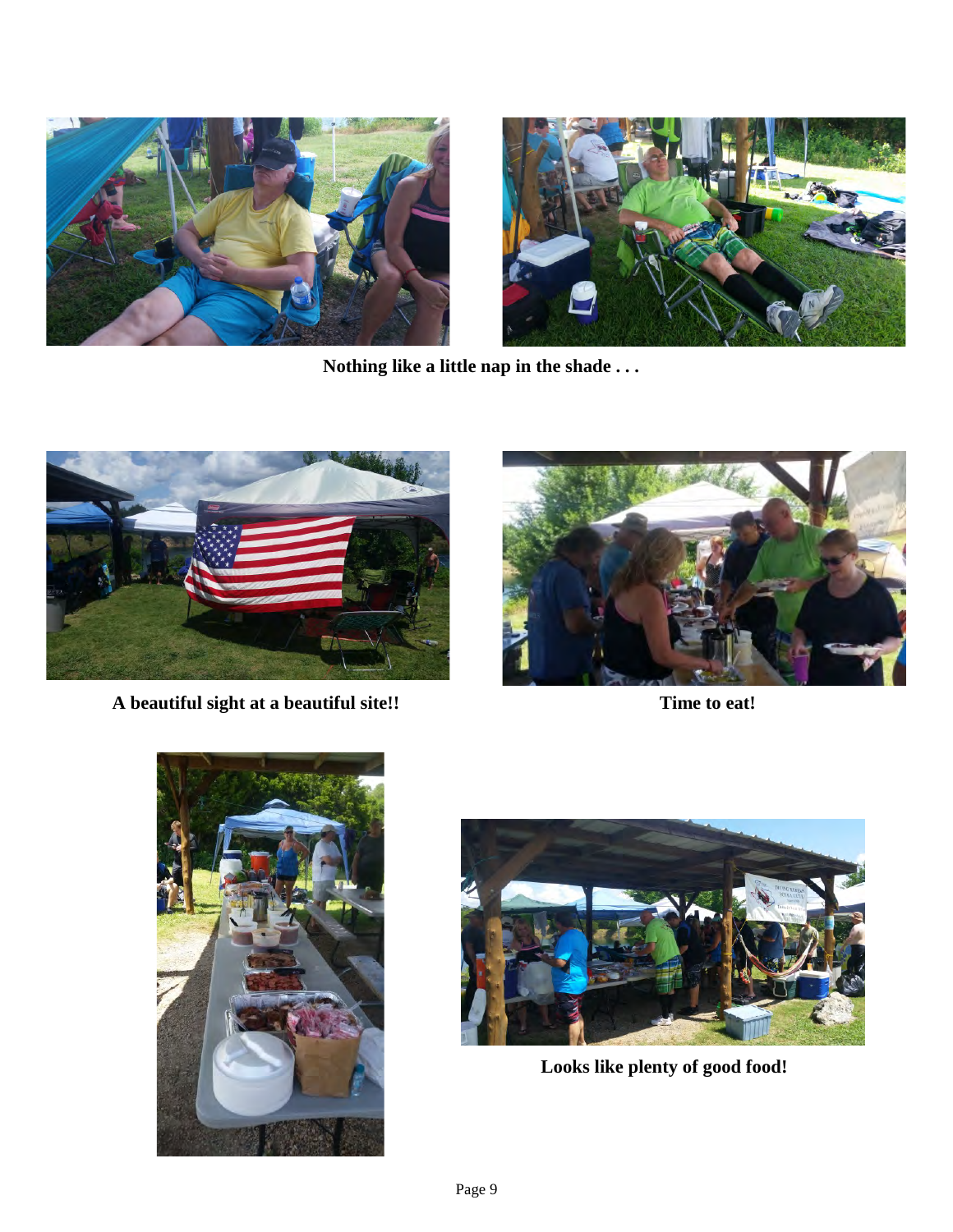



**Sitting down to a good meal!**



**Great raffle prizes!!**